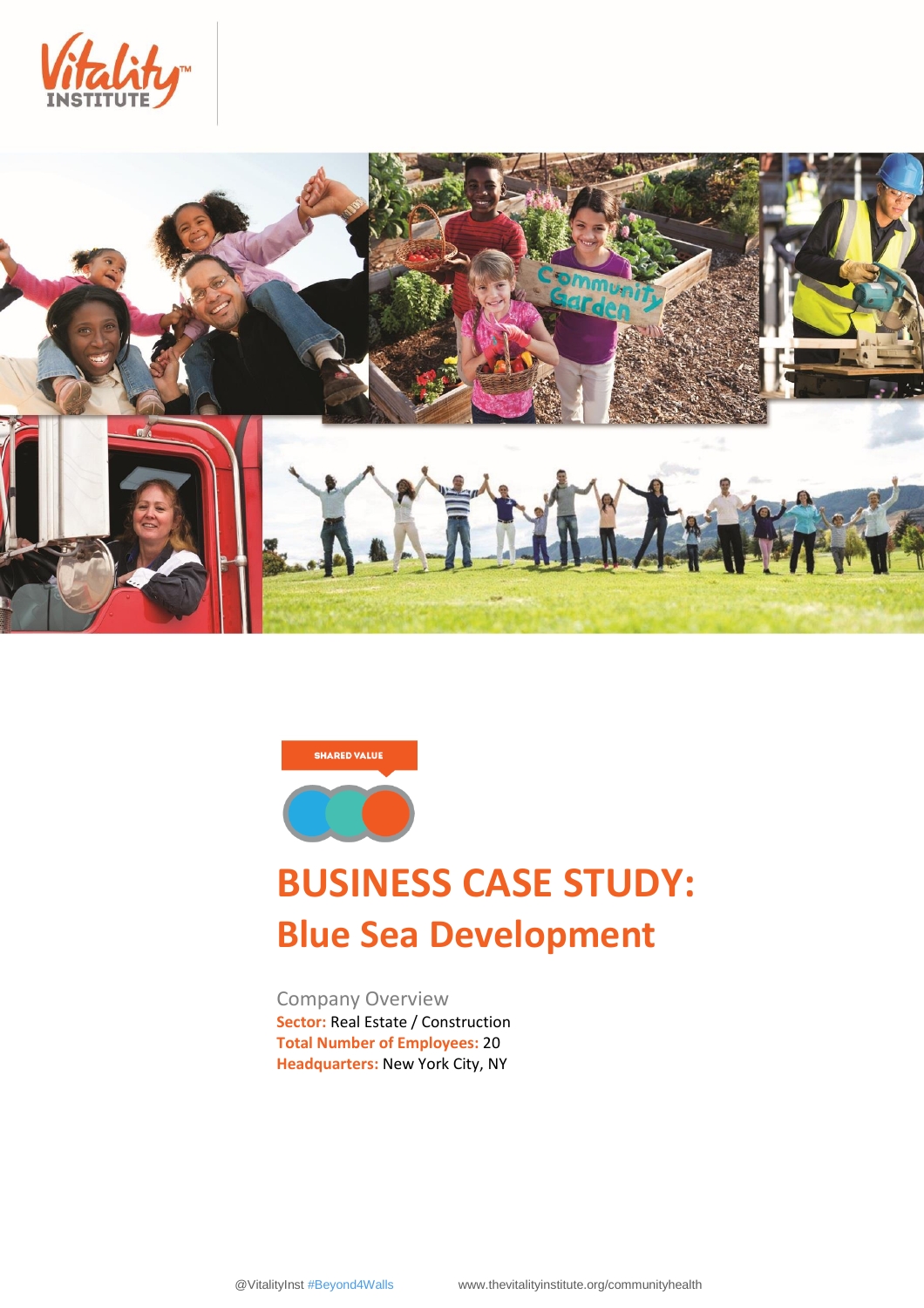

#### **Background**

Blue Sea Development Company has developed approximately 4,000 units of affordable and market rate housing units over the past 30 years, including the first affordable Energy Star (2002), LEED Silver (2007), and LEED Platinum (2009) affordable housing developments in New York State. Blue Sea Development is also a leader in the implementation of Active Design strategies in affordable housing.

### **Vision & Goals**

Through sustainable housing development, Blue Sea Development aimed to address several drivers of health in the South Bronx as part of Mayor Michael Bloomberg's New Housing Marketplace Plan (NHMP), a multibillion dollar initiative to finance 165,000 units of affordable housing for half a million New Yorkers between 2013-14. While the national prevalence of childhood asthma is 9.1%, New York City public housing faces a 21.8% prevalence. As a response to this and the Mayor's initiative, in 2013 Blue Sea Development constructed Arbor House, a low-income rental building in the South Bronx using healthy design principles to target disproportionately high rates of asthma in the community.

### **Using Active Design to Create Shared Value in Affordable Housing**

Arbor house is a 120,000 square foot mixed market-rate and low-income housing development. It has 124 units of affordable housing for families earning below 60% of the area median income; New York City Housing Authority residents and those on its waitlist are given preference for 25% of the units. Arbor House incorporates several Active Design strategies to address residents' health risks and promote health:

| <b>Design Component</b>      | <b>How It Promotes Health</b>                                                                     |
|------------------------------|---------------------------------------------------------------------------------------------------|
| <b>Fitness Areas</b>         | Fitness areas are available indoors and outdoors for residents of all ages. They include an       |
|                              | indoor gym with a climbing wall and various types of outdoor play equipment for children.         |
| Stairways                    | Stairways are directly visible from the building's main entrance, and include glass entry doors   |
|                              | that allow for increased lighting and visibility. The interior walls of the stairway are          |
|                              | decorated with artwork and music, and the exterior walls have motivational stair prompt           |
|                              | signage encouraging residents to take the stairs.                                                 |
| Rooftop Farm                 | A 10,000 square foot hydroponic farm is located on the roof and it functions as a community       |
|                              | supported agriculture (CSA) arrangement, where Arbor House residents can purchase food            |
|                              | produced by the farm.                                                                             |
| Air Quality                  | The building has a smoke-free policy and low VOC paints and materials were used during its        |
|                              | construction. The lobby has a living green wall installation to help circulate fresh air, and has |
|                              | biophilic benefits. These features, along with the rooftop farm, may have an effect on            |
|                              | reducing resident asthma rates.                                                                   |
| <b>Sustainable Materials</b> | Building construction primarily used local and recycled products and 95% of construction          |
|                              | waste was recycled and diverted from landfills.                                                   |

## **Community Choice Drivers**

The site location was determined as part of a request for proposals issued by the City of New York to produce affordable housing on underutilized City land. Most of Blue Sea Development's affordable housing developments have been built on land that was formerly owned by a municipality.

### **Assessing Community Risk & Disease Burden**

 **Chronic Diseases**: Asthma and obesity continue to be two of the most frequently occurring chronic diseases among lower income families, which are frequently the target population for Blue Sea Development's constructions.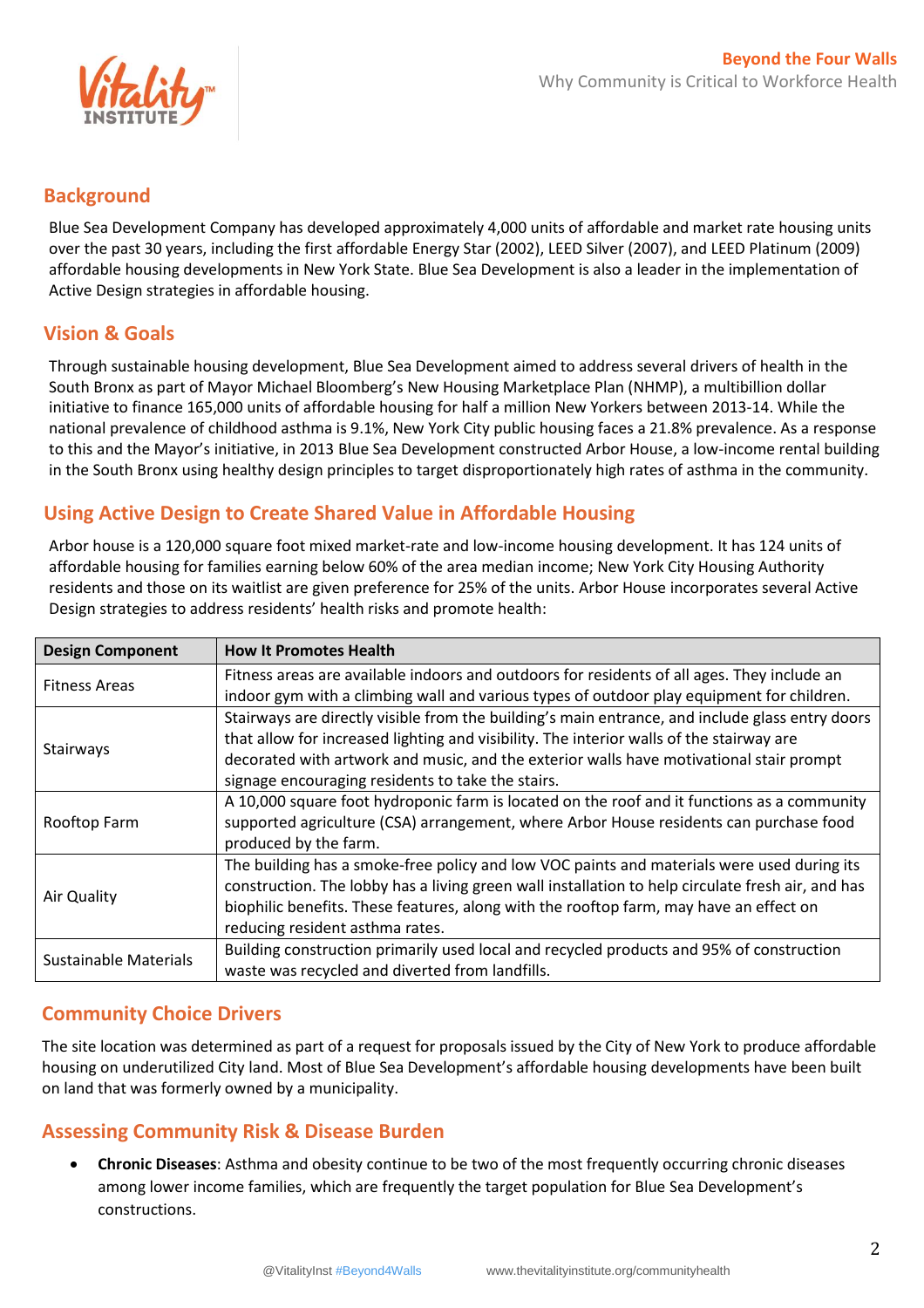

 **Health and Socioeconomic status**: Blue Sea Development draws on its own experience as well as external data to understand how health and economic issues are directly connected and interchangeable as cause and effect. A physically healthier family is also an economically healthier family, and affordable housing using healthy design addresses this relationship.

## **Stakeholder Engagement & Resource Allocation**

| <b>Partner</b>                                                                   | <b>Role</b>                                                                                                                                                                                                                                                                                                                                                                                                                                                                                                                                                                                                                |
|----------------------------------------------------------------------------------|----------------------------------------------------------------------------------------------------------------------------------------------------------------------------------------------------------------------------------------------------------------------------------------------------------------------------------------------------------------------------------------------------------------------------------------------------------------------------------------------------------------------------------------------------------------------------------------------------------------------------|
| New York City Housing<br>Authority (NYCHA)                                       | Provides affordable housing for low and moderate-income residents<br>throughout the five boroughs. It preserves its aging housing stock through<br>maintenance and modernization and administers a citywide Section 8 Leased<br>Housing Program in rental apartments. NYCHA offers opportunities for<br>residents to participate in community, educational, recreational, and job<br>readiness and training initiatives.                                                                                                                                                                                                   |
| New York City Housing<br>Development<br>Corporation                              | Provided \$3.9 million in tax exempt bonds and \$8 million in corporate<br>subsidy.                                                                                                                                                                                                                                                                                                                                                                                                                                                                                                                                        |
| New York City<br>Department of<br><b>Housing Preservation</b><br>and Development | Contributed \$7.4 million in City Capital.                                                                                                                                                                                                                                                                                                                                                                                                                                                                                                                                                                                 |
| <b>Sky Vegetables</b>                                                            | Sky Vegetables is an innovative urban agriculture company dedicated to<br>designing, building, and operating sustainable, commercial-scale hydroponic<br>farms on urban rooftops. At Arbor House, it oversees the rooftop hydroponic<br>farm, which functions as a community supported agriculture arrangement,<br>through which residents can purchase shares of food. About 40% of the<br>produce is available to the local community through outreach to nearby<br>schools, hospitals, markets, as well as the building's CSA.                                                                                          |
| <b>New York State</b>                                                            | The State's investment includes: \$2.5 million through New York City's<br>division of housing and community renewal's Homes for Working Families<br>(HWF) program and \$160,000 provided by the New York State Energy<br>Research and Development Authority (NYSERDA) through its Multifamily<br>Performance Program. Bronx Borough President Ruben Diaz, Jr. and City<br>Council Member Helen Foster jointly contributed nearly \$2 million in Reso A<br>funds, which are discretionary capital funds for borough presidents. The<br>development also received \$12.8 million in Low-Income Housing Tax Credit<br>Equity. |
| <b>RBC Capital Markets</b>                                                       | <b>Tax Credit Syndicator</b>                                                                                                                                                                                                                                                                                                                                                                                                                                                                                                                                                                                               |
| J.P. Morgan Chase                                                                | <b>Tax Credit Investor</b>                                                                                                                                                                                                                                                                                                                                                                                                                                                                                                                                                                                                 |
| *Total Development Cost: \$37.7 million                                          |                                                                                                                                                                                                                                                                                                                                                                                                                                                                                                                                                                                                                            |

#### **Evaluation Framework**

Mount Sinai Hospital conducted a qualitative focus group evaluation to assess the impact of Active Design principles on resident health behaviors. Tenants of two LEED Platinum-certified affordable housing buildings constructed by Blue Sea Development, Arbor House and The Eltona (Melrose Commons V)<sup>i</sup>, participated in two separate semi-structured focus groups lasting one hour each. Six participants were recruited from 270 residents at Arbor House and five from 140 residents at The Eltona to participate in the evaluation, and were given an incentive of \$30 for participation.